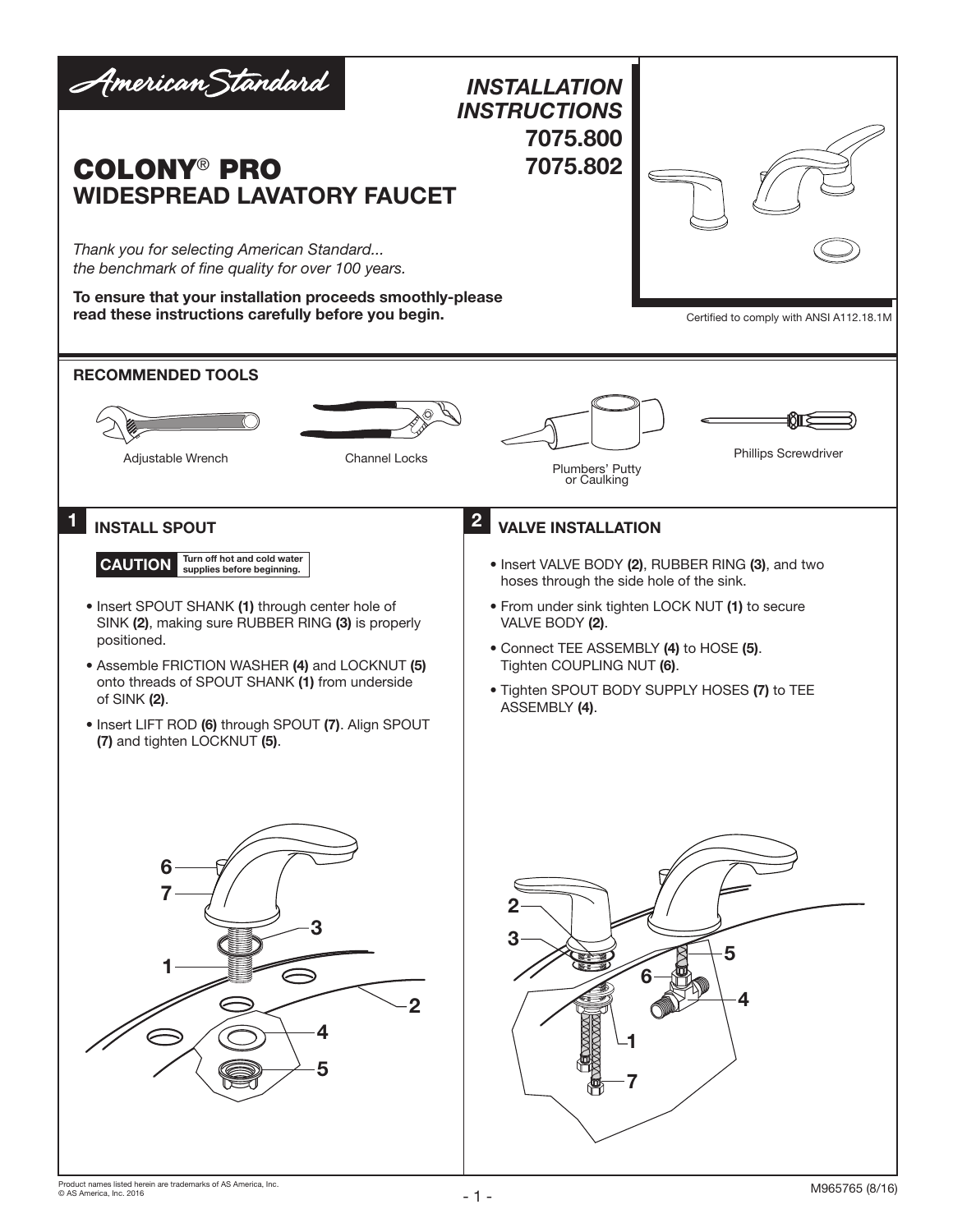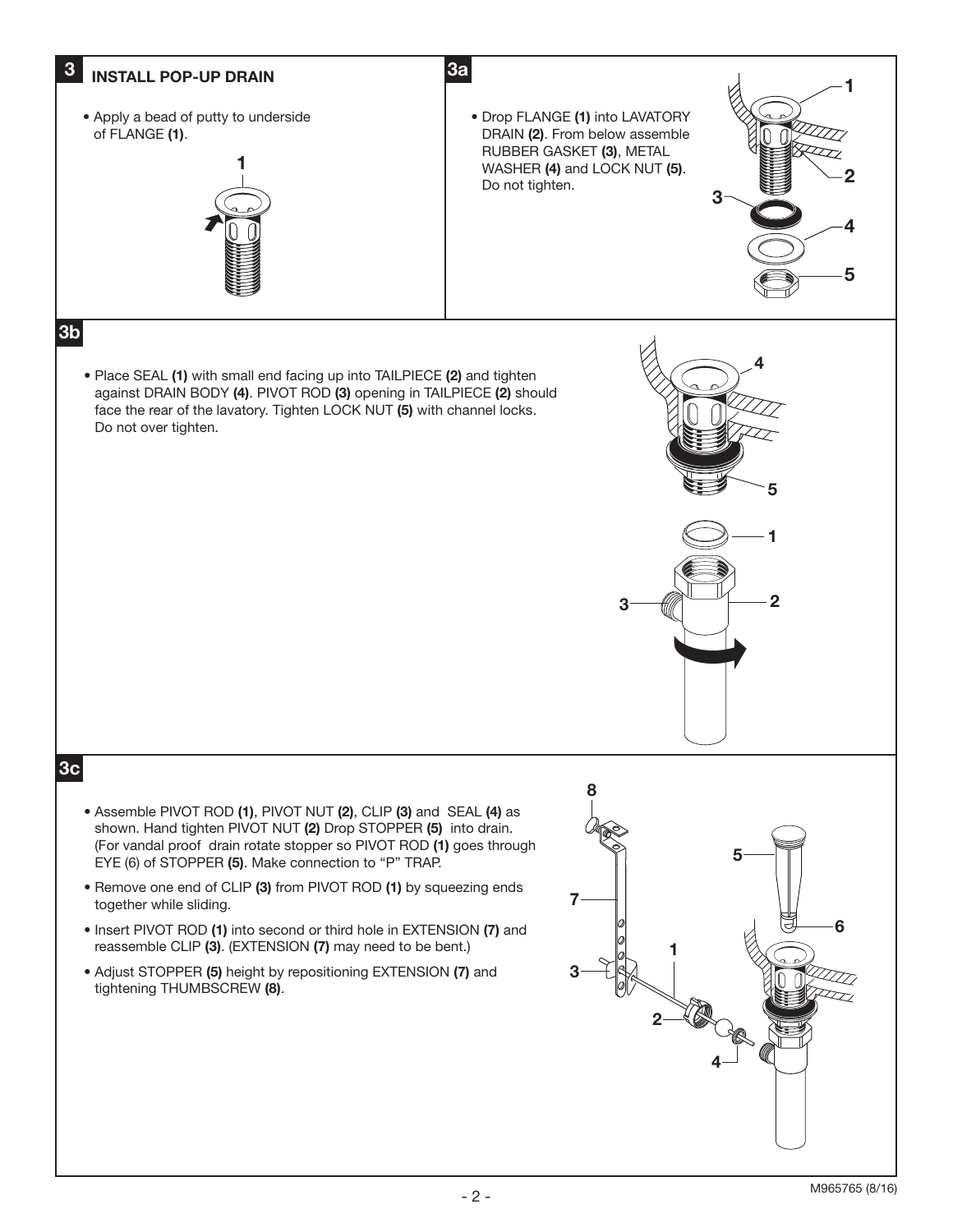## 4 TEST INSTALLED FAUCET

- Remove AERATOR. With handles in OFF position, turn on water supplies and check all connections for leaks.
- Operate both handles to flush water lines thoroughly. Operate LIFT ROD and check DRAIN for leaks. Replace AERATOR.



## IF FAUCET DRIPS PROCEED AS FOLLOWS:

- Aerator may accumulate dirt causing distorted and reduced water flow. Remove aerator and rinse clean.
- If spout drips, operate handles several times from OFF to ON position. Do not force-handles turn only 90˚.

## 6

5

## CARE INSTRUCTIONS:

DO: SIMPLY RINSE THE PRODUCT CLEAN WITH CLEAR WATER. DRY WITH A SOFT COTTON FLANNEL CLOTH. DO NOT: DO NOT CLEAN THE PRODUCT WITH SOAPS, ACID, POLISH, ABRASIVES, HARSH CLEANERS, OR A CLOTH WITH A COARSE SURFACE.